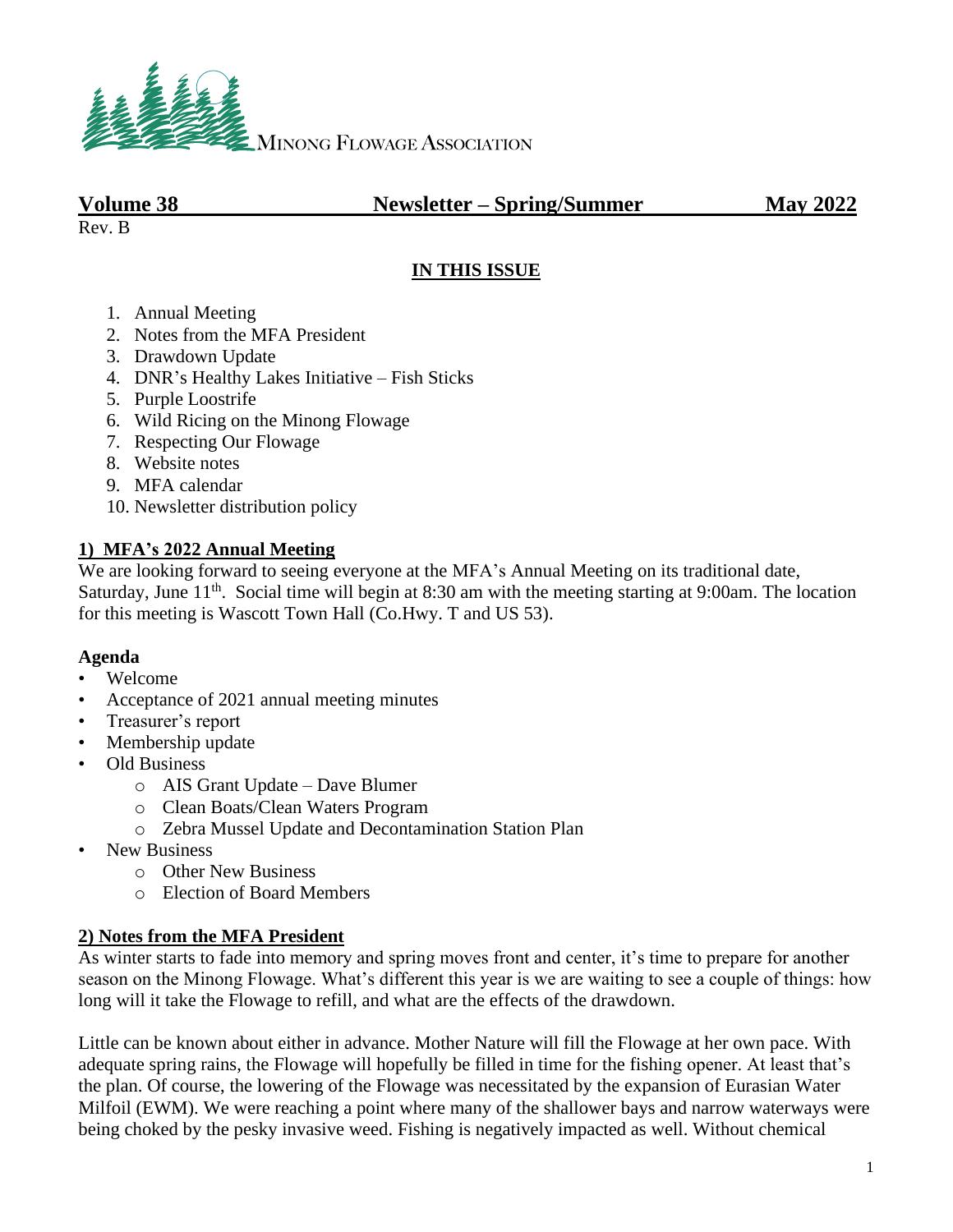treatment as an option, through careful planning and cooperation across a wide array of groups, the drawdown was planned, financed and accomplished. The MFA has had the complete cooperation of Washburn County Highway Department (owner of the dam) throughout this process. And, we are grateful to Brian Danielsen, the head of that department, who coordinated with the dam operator, Renewable World Energy (RWE). Our former President, Steve Johnson deserves a lot of credit for overseeing this time consuming process through frequent communication with Washburn County. Another former President, Dan Maxwell stepped up and documented the drawdown process with pictures and first hand observations. Thank you Steve and Dan. And, a tip of the hat goes to Mother Nature herself for providing the weather (cold and little snow) that hopefully has frozen out the EWM.

So, as we turn our attention to the new season there is some news to report regarding Zebra Mussels. As noted in earlier MFA newsletters, this invasive is found in the nearby McKenzie chain. Spread through inadequate cleaning of boats moving from lake to lake, it is a concern that they would one day start appearing in the Flowage. Once they are in a lake there is no removing them (although researchers at the University of Minnesota have completed sequencing the genome and are looking for a "cure"). Lisa Burns,WDNR has studied the presence of "Zebs" in the Flowage. As of last fall, there was no sign of them having been brought into the Flowage. Monitoring will continue. LEAPS consultant to the Minong Flowage, Dave Blumer sees no reason why the Flowage would not be suitable for Zebra mussels (hint: did you notice how many native clams and mussels were on the shore during the drawdown?) More on that and a proposed boat decontamination station located at the County Park will be discussed at the annual meeting.

And, finally, this is my last newsletter as my term ends at the annual meeting in June. Two other Board members, Rockne Johnson (who heads the Clean Boats/Clean Water program) and Joe McGrath (who works with Washburn County tourism in promotional efforts) are also ending their terms. **So, the Minong Flowage Association needs your help. Become a member of the Board.** Board meetings are held 4 times a year, and of late have been "hybrid" (Zoom and in person). Through assertive leadership the Board and the Flowage are in good shape going forward. But, the progress we have made and the Flowage that we love cannot exist without stewards like yourself. The only thing required to be a Board member is #1) a love of the Minong Flowage and #2) a willingness to express that love with a little of your time. There is lots of support available, including past Board members. **So, please step up and let me know you are ready to help.**

At the time of newsletter publication, the Minong Flowage was at full pool. This was achieved prior to the 2022 Fishing Opener.

Have a safe and healthy season on the Flowage. Dave Perrin, President

#### **3) Drawdown Summary – MFA Lake Management Committee**

As I write this summary on May 4th, the water level in the Minong Flowage is close to normal level after the refill was started on April 25th. Normal pool levels will be reached in the next day or two, just before the fishing opener. We all are glad to see the lake back at full level.

The drawdown, which was authorized via a DNR permit issued to Washburn County Highway department was started on September 20, 2021 and reached a level of 60 inches of drawdown by November 1 at which time levels were maintained through the winter. As specified by the DNR permit, a refill could not start until all ice was off the flowage. Mother Nature has been taking her time this spring and the flowage did not clear of ice until late Sunday, April 24th. Monday morning, April 25th, Washburn County Highway Department directed Renewable World Energy who operate the dam to begin the refill. Since then, the flowage has been raising level at a rate of approximately 4 inches per day.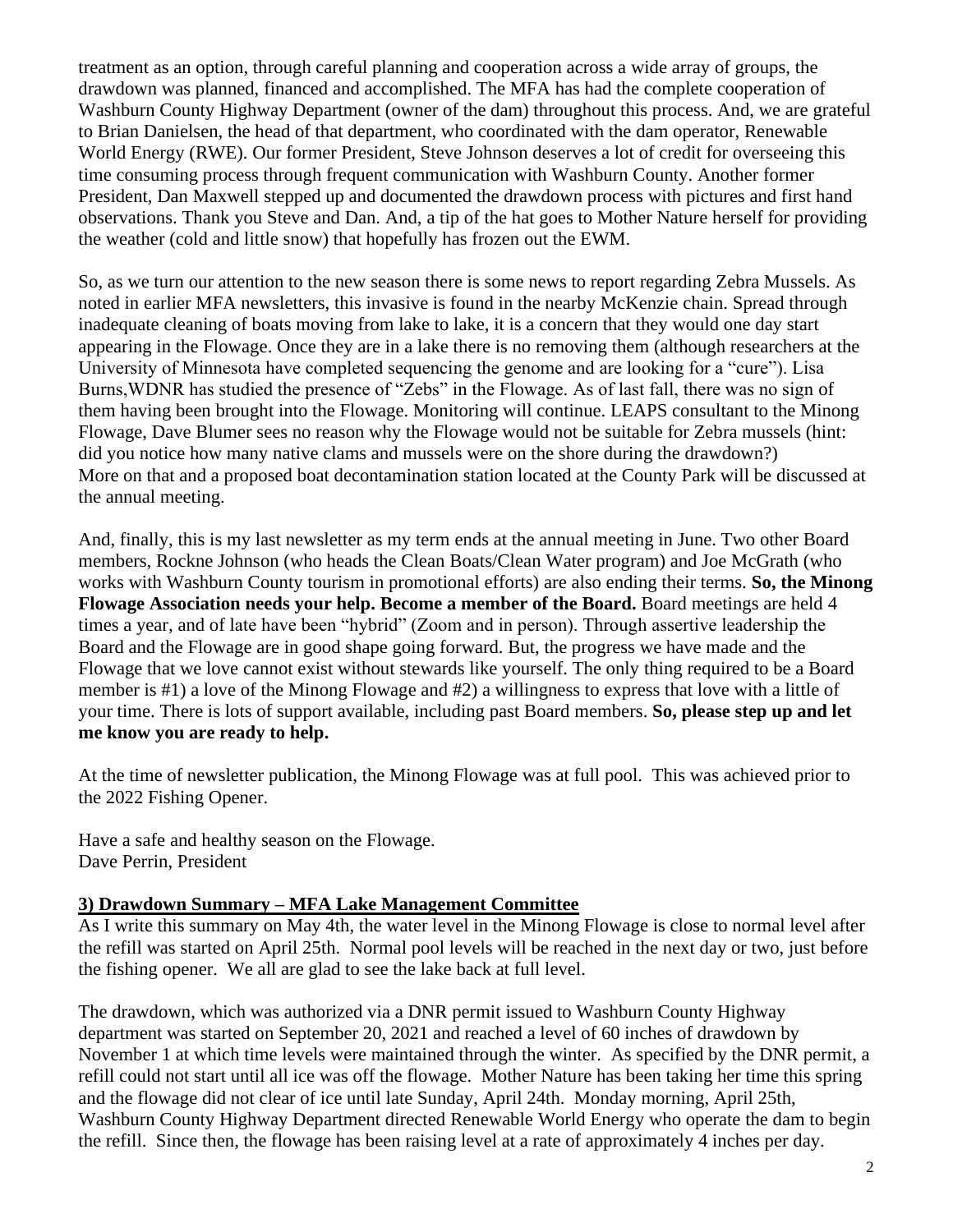The purpose of the drawdown was to control the spread of Eurasion Water Milfoil, an invasive species which was discovered in the Minong Flowage in 2002 and has been actively managed through the efforts of the Minong Flowage Lake Association since 2008. Lowering the water level and freezing the root system of EWM as a method of control has been specified by the DNR once the MFA established the EWM had reached a density level specified in the lake management plan. Costs associated with the ongoing management and drawdown are offset by a DNR grant received by the MFA and MFA treasury funds, donations and volunteer time provided by property owners and MFA board members. Weather conditions during this winter with cold temperatures and moderate snowfalls appear to have been ideal for freezing EWM roots.

Monitoring of the flowage as the ice has melted and finally left has to date not indicated any large fish kills that could be associated with the drawdown. Some winter fish kill is normal but with the constant flow of the Totagatic into the flowage during the winter months, there is continuous supply of oxygenated water in most parts of the flowage plus the drawdown was executed at a slow rate to minimize the trapping of fish in shallow areas.

The next 4 to 5 months will be spent evaluating the results and effectiveness of the drawdown. A full lake plant survey will be conducted in late August/early September to assess post drawdown aquatic plant populations and will tell us much about how well the drawdown worked as a management tool. Individual observations by MFA members and property owners are welcomed and can be submitted to the MFA website via email at [info@minongflowage.org.](mailto:info@minongflowage.org) A stakeholders meeting is planned to be held in early fall with all the organizations involved in establishing and supporting the Minong Flowage Lake management plan to report the findings of the drawdown results. You can find more information regarding the drawdown and the lake management activities on the Minong Flowage Lake Association Website, [https://minongflowage.org.](https://minongflowage.org/)

Be safe as you return to the water this summer.

#### **4) DNR's Healthy Lakes Initiative – Fish Sticks**

Woody debris is important to the health of a lake. Especially the stability of its shoreline and wildlife habitat. Unfortunately, a casualty of property development is the clearing of the natural occurrence of tree-falls along the shoreline. Estimates indicate that our lake has only 20% of woody debris it had in previous decades. The DNR's **Healthy Lakes** initiative offers a variety of options individual property owners can do to reverse this trend.

One such option is called "Fish Sticks",(https://dnr.wisconsin.gov/topic/Fishing/outreach/FishSticks.html) which is a simple, **but regulated** means of adding woody debris to our shorelines where logistics allow. Fish Sticks are constructed on the winter ice and drop into place in the spring. The MFA has obtained a permit for the construction of pre-approved "Fish Stick" sites in the Minong Flowage. **Note: Simply cutting down a shoreline tree and letting it fall into the lake is ILLEGAL** and detracts from the beauty and health of the shoreline!

Our 3rd "Fish Sticks" site was installed this winter. Interested folks are encouraged to check it out. It is on the southern shore of the bay that precedes the sharp turn towards the dam. It is designated by a 12"x9" Healthy Lakes sign. Anyone interested in additional "Fish Sticks" sites during the winter of 2022/2023 should contact Dan Maxwell: 612/817-8257 or MinongFlowage@Gmail.com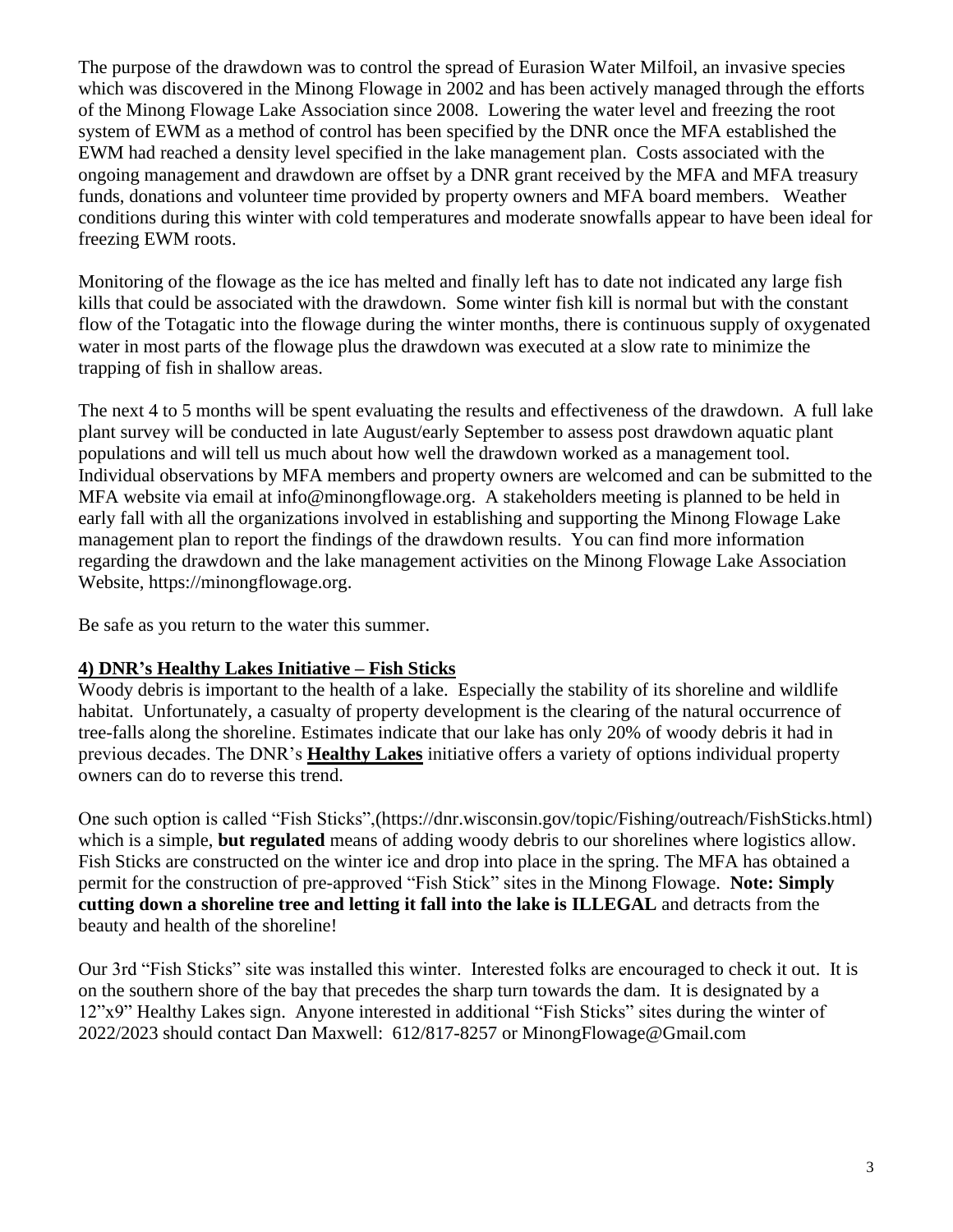#### **5) Purple Loostrife**

## **The Problem**

Purple loosestrife (Lythrum salicaria) is a highly invasive plant species found in areas with wet soil like ditches and shorelines. The plants can grow to six feet tall and have long, bright purple flower stalks that bloom from July to September. Purple loosestrife is a major problem because it can overtake habitats and outcompete native plants; does not provide suitable shelter, food, or nesting habitat; can limit access to open water; and it can change the hydrology of aquatic systems.

## **The Solution**

Dense walls of purple loosestrife can be overwhelming to control by hand – digging it out is labor intensive, mowing just spreads the seeds, and appropriate herbicides can be difficult to obtain and control. Luckily, we have another option! Purple loosestrife beetles (Galerucella sp.) only eat purple loosestrife and depend on them throughout their entire life cycle. These beetles are very effective at reducing purple loosestrife and keeping it in check.

## **Minong Flowage Action**

The Swift Nature Camp raised and released purple loosestrife beetles in 2021. The beetles were collected by LEAPS and then reared by campers. Rearing purple loosestrife beetles requires very little maintenance but reaps high rewards. Volunteers keep the beetles in their net cages for several weeks and make sure the plants stay watered. Then, volunteers get to help release the beetles and see their efforts pay off! Contact the Minong Flowage Association and get involved today!



**Campers releasing purple loosestrife beetles on the flowage**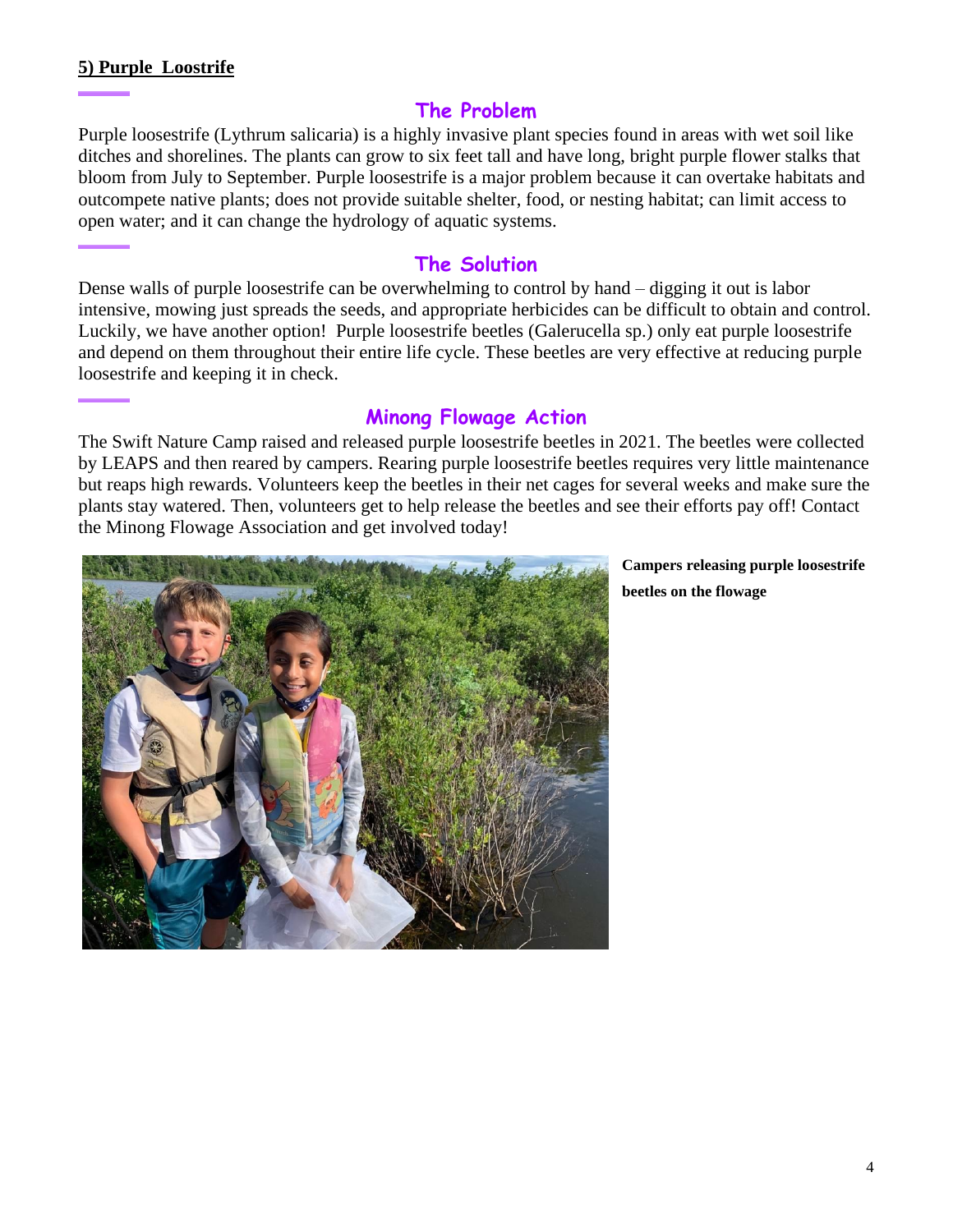## **6) Wild Ricing on the Minong Flowage – Lloyd Dahlbeg**

The beauty of harvesting wild rice on the Minong Flowage is being in the rice bed where it is quiet and peaceful. You can see waterfowl and deer along the banks as you slip through the field of rice. Only Native people and residents of Wisconsin may harvest.

Wild rice is a member of the grass family. It prefers shallow water 6" to 3' in depth. So, inlet and outlet channels are the place to look. It is an annual but gets re-seeded when the kernels fall into the water and are not eaten by wildlife.

There are a few rules to follow:

- Your canoe must be 17 feet or less and no wider than 38 inches.
- You need a long pole to push the canoe through the rice field. Must be all muscle driven NO motors.
- The sticks you use to knock the mature rice into the canoe should be no longer than 38 inches.
- You must be a resident (17 64 year old) of WI and have a license issued by the DNR.
- Wild ricing is regulated by the WDNR, which sets dates for opening and closing. Those dates can be gotten from the GLIFWC's website or signing up with the WDNR.
- You can not start before 10 AM as that gives time for the dew to evaporate from the rice stems so they won't break when knocking the mature rice off. Ricing ends at sunset. (That little bit of information cost me \$200+ which is another story!)

Once you get the rice home, spread it out on a tarp for drying in the sun. This allows all the spiders and rice worms to escape. This also makes for some very happy birds.

Your final step is to bag up your dried rice, take it to a professional processor. You will get about half the weight of your rice after the process. Then, take it home and eat it.

## **7) Respecting Our Flowage**

As we all look forward to another wonderful season on the flowage, the association would like to remind you to treat the water, shoreline and islands with respect.

The signs pictured here were installed last summer to remind those who are residents of the lake as well as those who are visiting or renting of the requested respectful behaviors.

The DNR number is listed on the signs and you are encouraged to keep this number saved in your phone to report inappropriate behavoirs.



#### **8) Website notes**

Information on major events, board meeting minutes, etc. are posted at MinongFlowage.org. Volunteers can post their hours on the site, tracking these hours greatly aids us in recouping our grant fund dollars.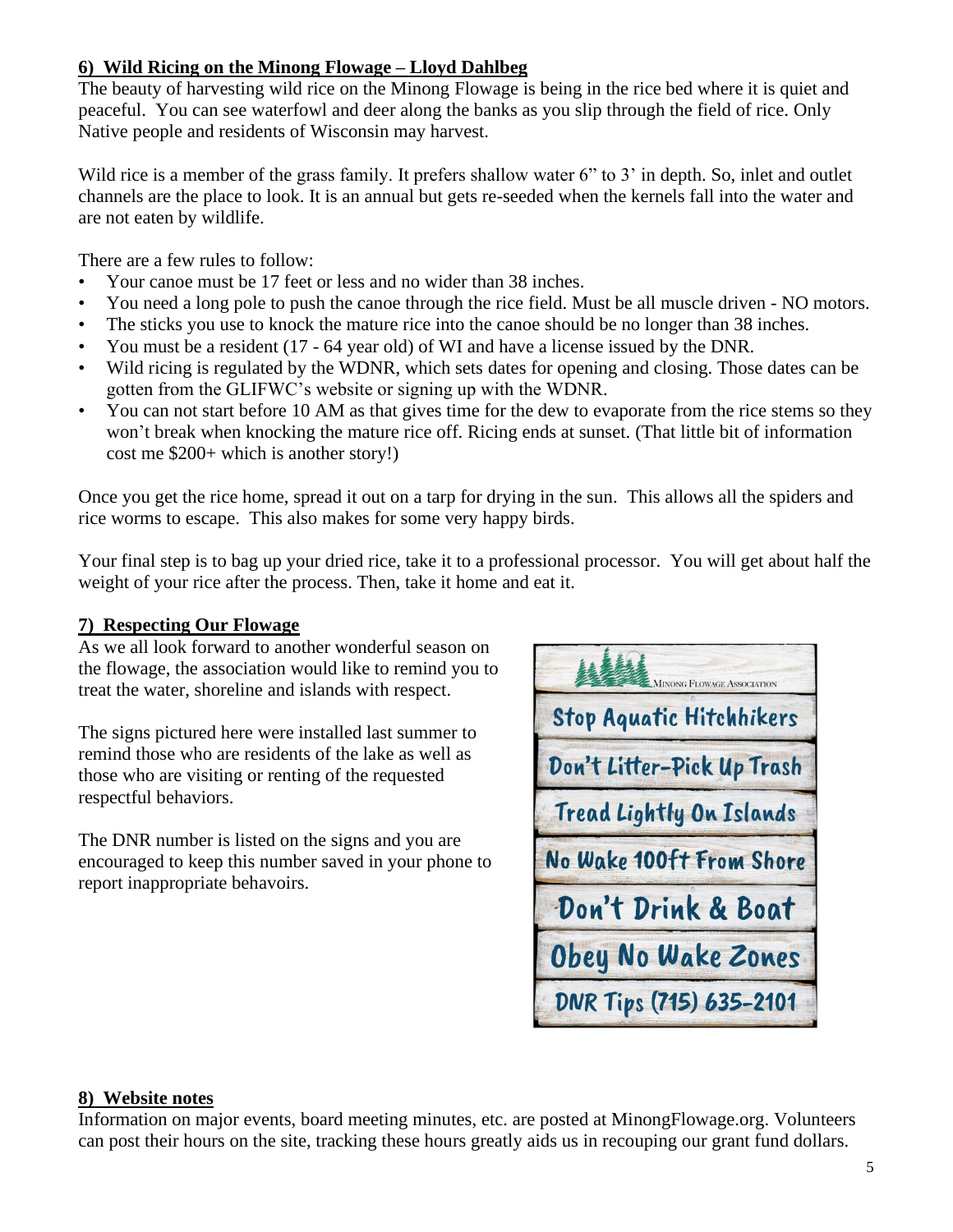## **9) [MFA calendar](http://minongflowage.org/lake-news-and-events/calendar-flowage-association-and-area-events/)**

- June 11, 2022
	- o MFA Annual Meeting.
- October 8, 2022
	- o Fall Board of Directors Meeting
- January 14, 2023
	- o Winter Board of Directors Meeting
- April 8, 2023
	- o Spring Board of Directors Meeting
- June 10, 2023
	- o MFA's Annual Meeting

## **10) Newsletter Distribution Policy**

The **Spring** Newsletter is the only newsletter sent to all known Minong Flowage and Cranberry Flowage Stakeholders **regardless** of their membership status in our association. It announces the date of our annual meeting and advises you about plans and activities regarding the care and management of our lake. All other Newsletters, and general correspondences, are only distributed to MFA members.

Our preferred method of communication is email. We will continue to mail paper newsletters to members in good standing that don't want, or don't use, email for the time being. *Please confirm your preferred email address* via [MinongFlowage@Gmail.com,](mailto:MinongFlowage@Gmail.com) or call Adrienne at 612/384-6550.

| President:       | David Perrin         | 651/785-4698 |
|------------------|----------------------|--------------|
| Treasurer:       | Karen Turnquist      | On Leave     |
| Membership:      | Karen Turnquist      | On Leave     |
| Communication:   | Adrienne Banaszynski | 612/384-6550 |
| Secretary:       | Kim Zeuli            |              |
| Member at-large: | Joe McGrath          |              |
| Member at-large: | <b>Tim Overom</b>    |              |
| Member at-large: | Craig Krupke         |              |
| Member at-large: | David Marsh          |              |
|                  |                      |              |

## **CURRENT BOARD OF DIRECTORS**

## **PLEASE REPORT SUSPICIOUS AND ILLEGAL ACTIVITY DIRECTLY TO LAW ENFORCEMENT PROMPTLY!**

DNR Tip Line: 800/847-9367 Minong Town Constable: Erik Gulbrandsen: 715/466-2519

#### **Minong Flowage Association Box 167 / Minong, WI 54859**

**[MinongFlowage.org](http://www.minongflowage.org/) / [MinongFlowage@gmail.com](mailto:MinongFlowage@gmail.com)**